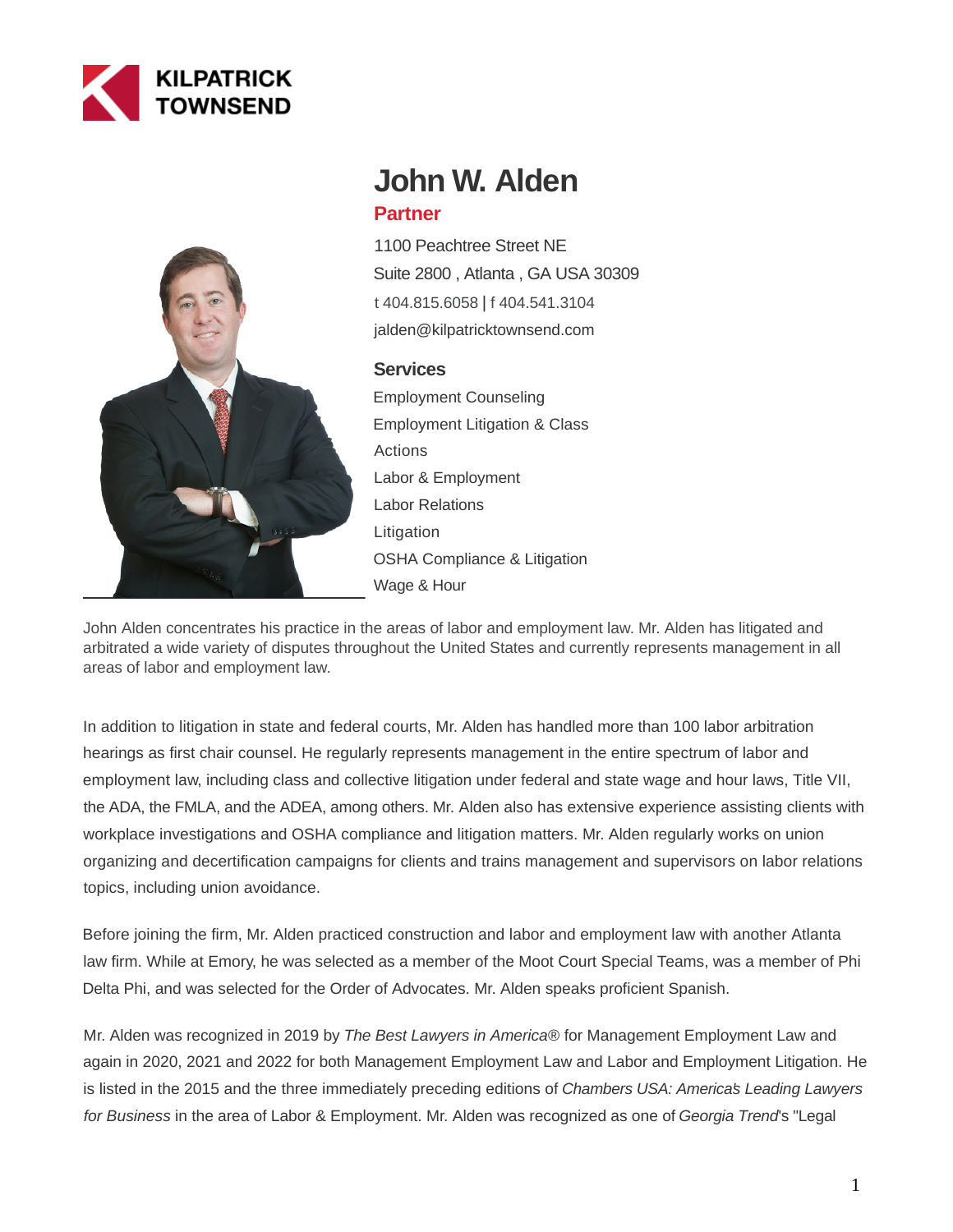

Elite" in 2014 for Labor & Employment.

# **Experience**

Represented a major banking industry employer in a class action on behalf of sales employees (approximately 2,000) claiming company violated California wage and hour law. Obtained very favorable settlement.

Provided the Mashantucket Pequot Tribal Nation with advice, assistance and representation before the National Labor Relations Board in connection with multiple, simultaneous union organizing campaigns at Foxwoods Resort Casino on a tribal reservation. The firm provided the client with an on-site team of lawyers to provide advice on communications with employees and the general public, bargaining unit composition, and federal jurisdiction over tribal labor relations. Before the National Labor Relations Board, the firm's attorneys addressed novel issues relating to National Labor Relations Act coverage of a tribal government with a detailed tribal labor law.

Successful union decertification for major household products company.

Represented a major beverage company in a putative class action in the Southern District of Florida brought by several route salespeople seeking to represent a class alleging FLSA claims against our client. The firm defeated an attempt to obtain certification of a multi-state wage/hour collective action, limiting the dispute to a small area. Summary judgment was obtained on most of the remaining claims and a favorable settlement was obtained for the rest of the claims.

Represent major beverage company in labor arbitrations all over the country.

Successfully represented numerous companies in OSHA litigation including cases involving catastrophic loss and fatalities.

Represented an industry leading provider of mortgage processing solutions in a California state court class action alleging labor code violations for failure to reimburse business expenses, forfeiture of accrued but unused vacation, improper wage statements, and failure to pay all wages due at termination. Negotiated a settlement covering more than 3,000 of its current and former employees on very favorable terms.

Represented a major beverage company in class action brought under New Jersey and New York law on behalf of all route sales personnel (approximately 1,900) claiming that the company had misclassified them as exempt from the overtime provisions of state law, and seeking six years of back overtime pay. Obtained dismissal of the New York class and settled the New Jersey class on favorable terms.

Represented several of the most successful Indian casinos in the country with respect to issues related to labor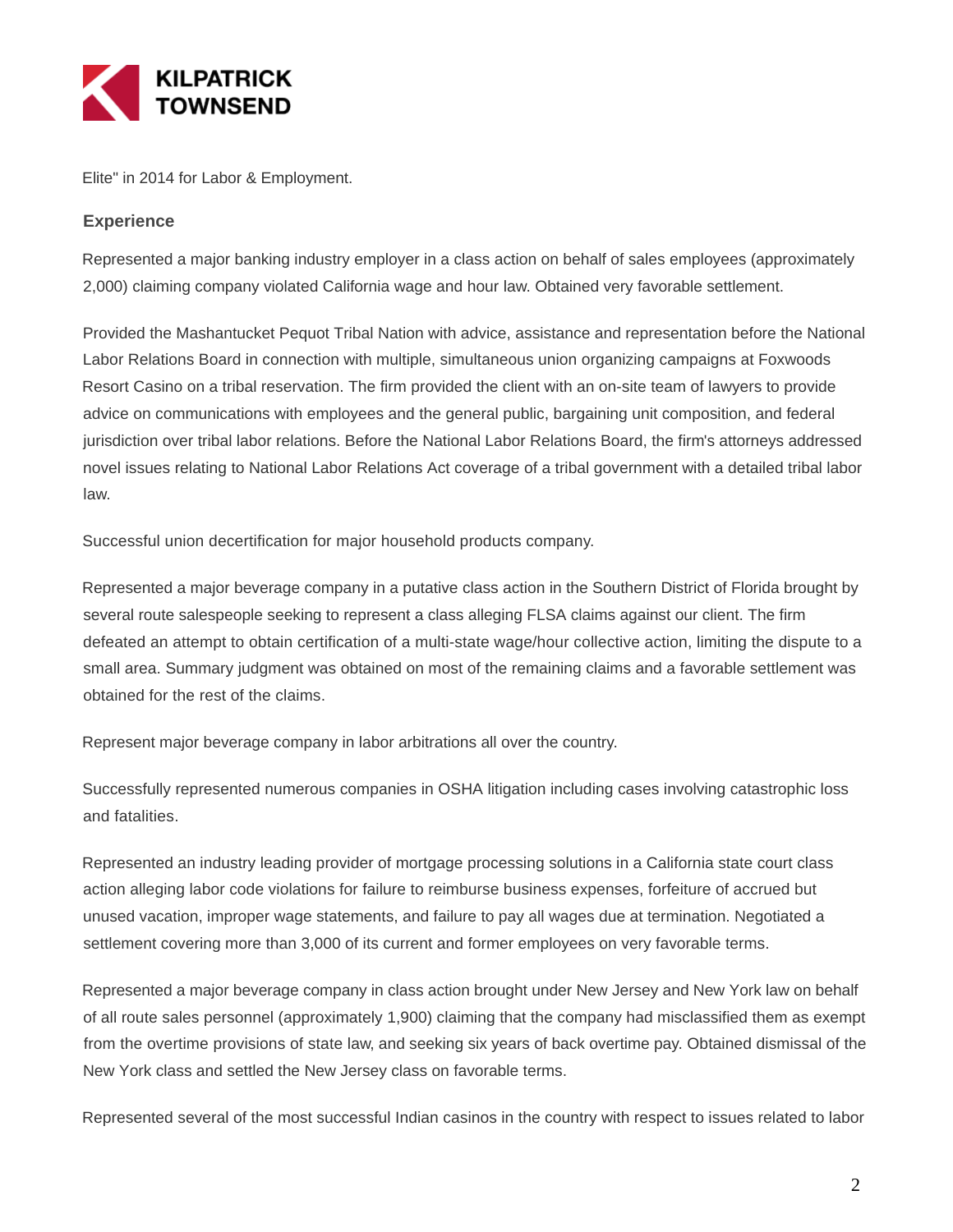

and employment laws, including representing them on campaign strategies prior to and during elections, and negotiating collective bargaining agreements.

# **Education**

Emory University School of LawJ.D. (1997)

Gettysburg CollegeB.A. (1994) Spanish & Political Science

## **Admissions**

Georgia (1997)

# **Court Admissions**

- Supreme Court of Georgia
- U.S. Court of Appeals for the Eleventh Circuit
- U.S. Court of Appeals for the Tenth Circuit
- U.S. District Court for the Northern District of Florida
- U.S. District Court for the Northern District of Georgia

#### **Insights**

#### News Releases

Kilpatrick Townsend Attorneys Honored in the 2022 Edition of The Best Lawyers in America August 19, 2021

#### Alert

OSHA Issues Updated Employer Guidance on COVID-19 Mitigation and Prevention June 14, 2021

#### News Releases

Record-Breaking Recognition for Kilpatrick Townsend in The Best Lawyers in America© 2021 August 20, 2020

#### Alert

NLRB Redefines "Solicitation" Broadening What May Be Considered Unprotected Activity June 8, 2020